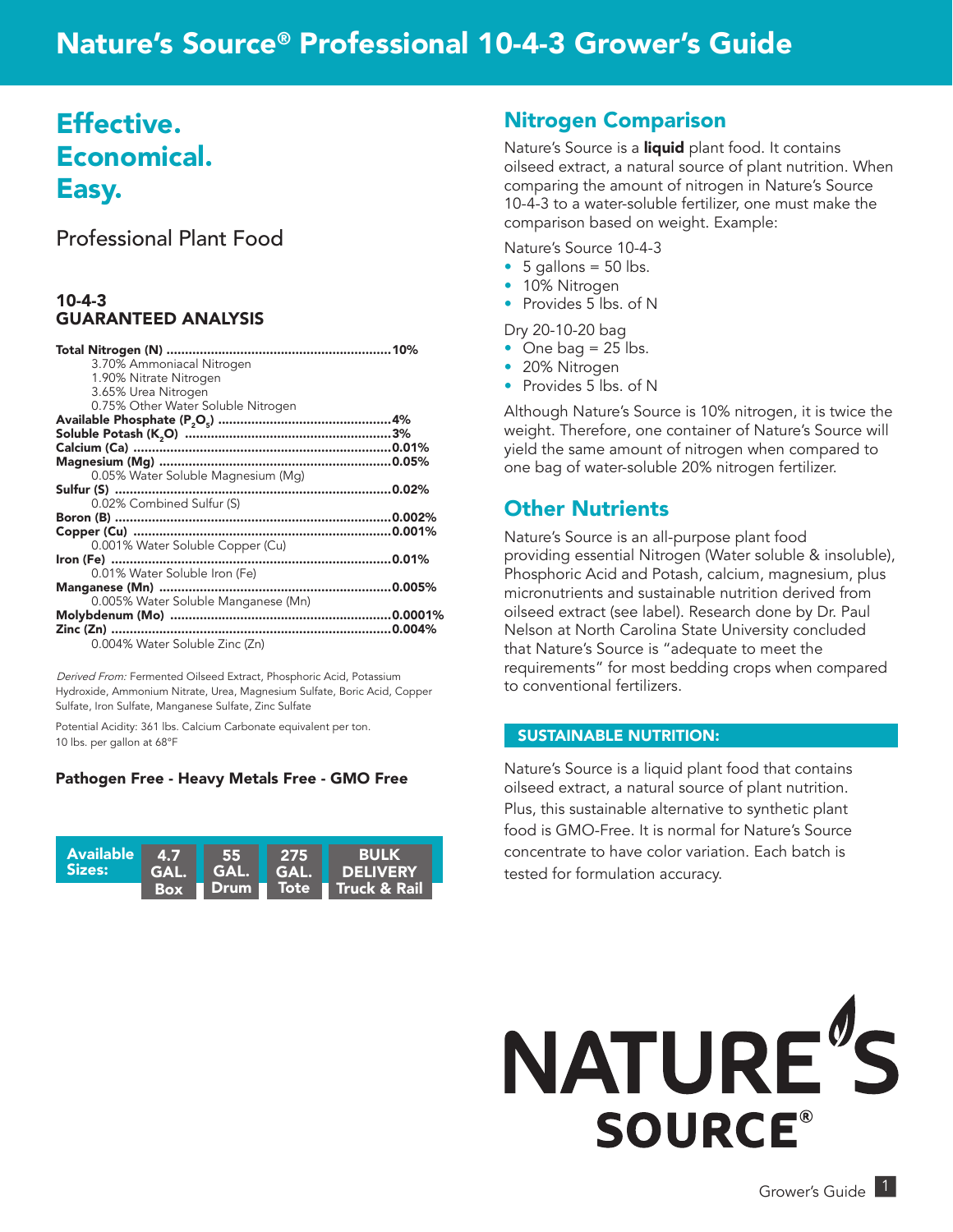## **Conductivity**

Nature's Source has a lower EC (electrical conductivity) relative to other commonly used fertilizers.\* Lower EC levels can reduce the likelihood of salt burn and decrease the need to leach.

\*See chart below for Nature's Source 10-4-3 EC levels compared to water soluble formulations at various ppm rates.

#### Conductivity Chart

This chart is provided as a reference to verify the accuracy of fertilizer injectors PPM Nitrogen. EC variance +/- 10%. Concentration–Conductivity in Millimhos (mmhos) or MilliSiemens (mS)

| <b>Formulation</b>     |     | 50<br>ppm | 100<br>ppm | 150<br>ppm | 200<br>ppm | 250<br>ppm | 300<br>ppm | 400<br>ppm | 500<br>ppm | 600<br>ppm |
|------------------------|-----|-----------|------------|------------|------------|------------|------------|------------|------------|------------|
| Nature's Source 10-4-3 | EC. | 0.19      | 0.38       | 0.57       | 0.76       | 0.95       | 1.14       | 1.52       | 1.85       | 2.28       |
| Generic 20-10-20       | EC. | 0.31      | 0.62       | 0.93       | 1.24       | 1.55       | 1.86       | 2.48       | 3.10       | 3.72       |
| Generic 15-5-15        | EC. | 0.35      | 0.69       | 1.05       | 1.38       | 1.74       | 2.07       | 2.76       | 3.45       | 4.14       |

## Use with Acids

When mixed as directed, Nature's Source is compatible with most acids used by professional growers.

- **Sulfuric Acid:** Nature's Source may be mixed with acid in the same stock tank as long as the acid has been diluted with water prior to adding Nature's Source. DO NOT mix concentrated acid with concentrated Nature's Source Plant Food. Sulfuric acid is an extremely strong oxidizer and can denature the organic compounds in Nature's Source if mixed in concentrated form.
- Phosphoric Acid: Although not as strong, it is still recommended to be diluted with water prior to adding Nature's Source. Both Sulfuric Acid and Phosphoric Acid may be used with Nature's Source with separate injection lines.
- Organic Acids/Citric Acid: Refrain from using citric acid or other organic acids with Nature's Source 10-4-3. Mixing an organic acid with Nature's Source can result in increased microbial growth.

#### IMPORTANT:

Dilute acids before combining with Nature's Source.

## Recommendation: Direct from Container

• Reduces chance of salt burn

LOWER EC:

• Reduces buildup of salt in the growing media

Pulling directly from the Nature's Source container is a convenient method of application for the 10-4-3 formula, as it maximizes shelf life and ease of use by eliminating the need to create a stock tank solution. See chart for injector settings and corresponding parts per million Nature's Source.

#### DIRECT FROM CONTAINER:

- Eliminates mixing stock solutions
- Maximizes shelf life

#### Injecting Directly from the Nature's Source Container

|                   | 250   | 300   | 400   | 500   | 600   |
|-------------------|-------|-------|-------|-------|-------|
|                   | ppm   | ppm   | ppm   | ppm   | ppm   |
| Injector<br>Ratio | 1:500 | 1:400 | 1:300 | 1:250 | 1:200 |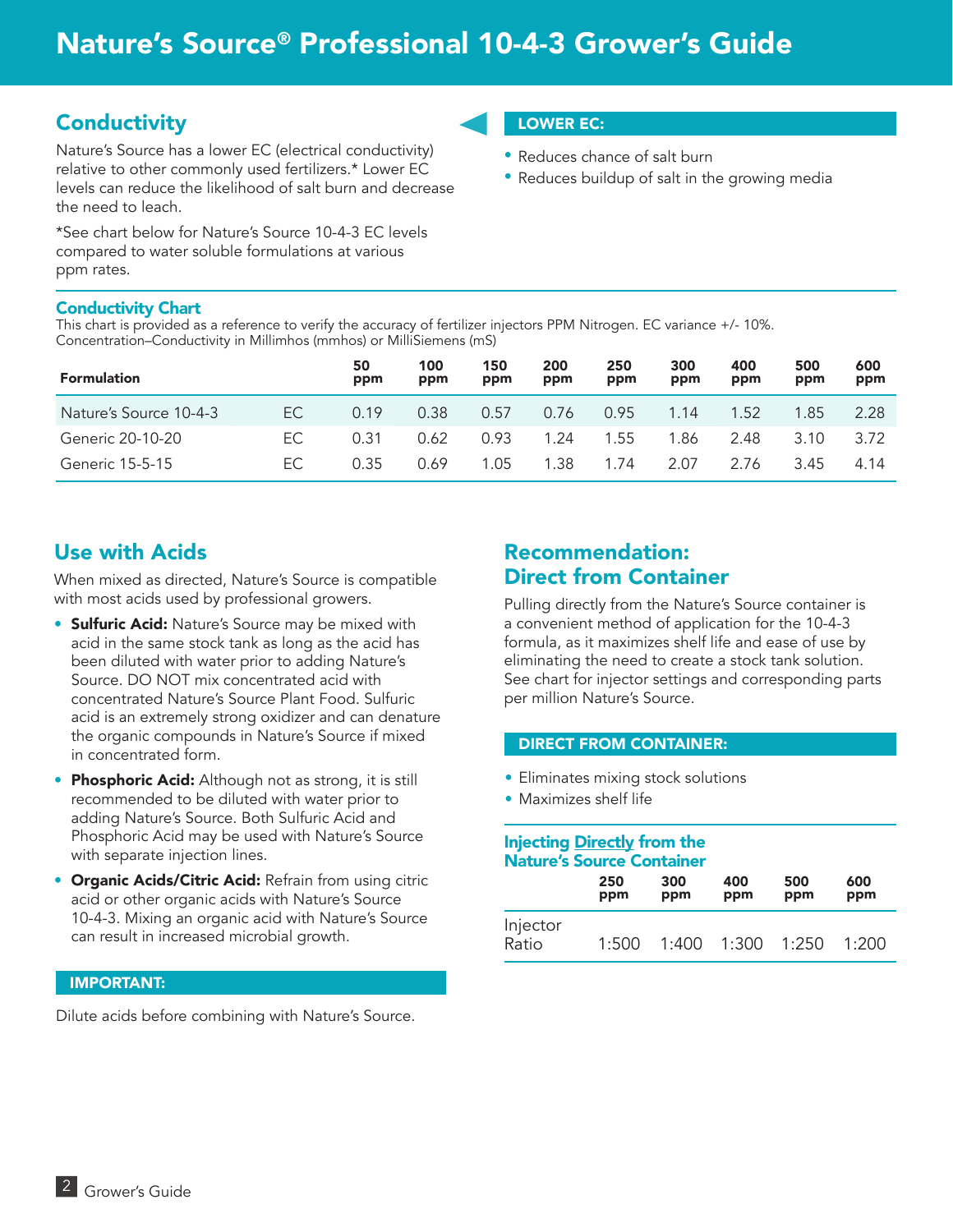## Stock Tank/Injector Ratios

Three factors must be known when determining how much Nature's Source to add to the stock tank:

- Desired application rate (ppm)
- Injector ratio
- Size of the stock tank

Once determined, refer to the Nature's Source Injector Ratio Chart (right). This chart is also located on the back label of each product container. The chart shows how many ounces of Nature's Source should be added per gallon of the stock tank at various injector ratio/ppm combinations.

Multiply the number of ounces per gallon times the gallon size of the stock tank to get the total ounces of Nature's Source needed to prepare the stock solution.

*Example:* A grower wants to fertilize using Nature's Source at a rate of 200 ppm, an injector ratio of 1:100, and a 50-gallon stock tank.

The chart at right reflects this example, showing that the grower will need 21.3 oz. of Nature's Source to make 1 gallon of stock solution. So:

21.3 oz. per gallon x 50 (stock tank size) = 1080 oz. of Nature's Source needed to make 50 gallons of stock solution at a 1:100 ratio with 200 ppm out the end of the hose.

#### STOCK TANK TIPS:

- When mixing, add Nature's Source to the tank first, then fill with water to appropriate level.
- The more diluted the stock tank solution, the sooner it should be used to ensure optimal performance.

Nature's Source Injector Ratio Chart

Fluid Ounces of Nature's Source To Make 1 Gallon (128 oz.) of Stock Solution

| ppm of N in final solution |            |            |            |            |            |            |
|----------------------------|------------|------------|------------|------------|------------|------------|
| Injector<br>Ratio          | 100<br>ppm | 150<br>ppm | 200<br>ppm | 250<br>ppm | 300<br>ppm | 400<br>ppm |
| 1:10                       | 1.1        | 1.6        | 2.1        | 2.7        | 3.2        | 4.3        |
| 1:16                       | 1.8        | 2.6        | 3.4        | 4.3        | 5.1        | 6.9        |
| 1:100                      | 10.7       | 16.0       | 21.3       | 26.7       | 32.0       | 42.7       |
| 1:128                      | 13.4       | 20.0       | 26.6       | 33.4       | 40.0       | 53.4       |
| 1:200                      | 21.4       | 32.0       | 42.6       | 53.4       | 64.0       | 85.4       |
| 1:300                      | 32.1       | 48.0       | 63.9       | 80.1       | 96.0       | 128.0      |
| 1:400                      | 42.8       | 64.0       | 85.2       | 106.8      | 128.0      |            |
| 1:500                      | 53.5       | 80.0       | 106.5      | 128.0      |            |            |
| 1:600                      | 64.2       | 96.0       | 128.0      |            |            |            |

## Tank Mixing

Nature's Source can be used without an injector by tank mixing. The size of the tank and desired ppm are needed to determine the oz. of Nature's Source per gallon of water. The Tank Mix Chart (below) shows the ounces of Nature's Source needed for different ppm rates and tank sizes.

Nature's Source can be added to other spray applications, e.g., fungicides and insecticides, after first conducting a jar compatibility test.

#### Nature's Source Tank Mix Chart

| <b>Desired</b><br>ppm of N | oz. of Nature's Source<br>per gallon | per 50 gallon |  |  |  |  |
|----------------------------|--------------------------------------|---------------|--|--|--|--|
| 100                        | 0.11                                 | 5.5           |  |  |  |  |
| 300                        | 0.32                                 | 16.0          |  |  |  |  |
| 500                        | 0.54                                 | 27.0          |  |  |  |  |
| 600                        | 0.64                                 | 32.0          |  |  |  |  |